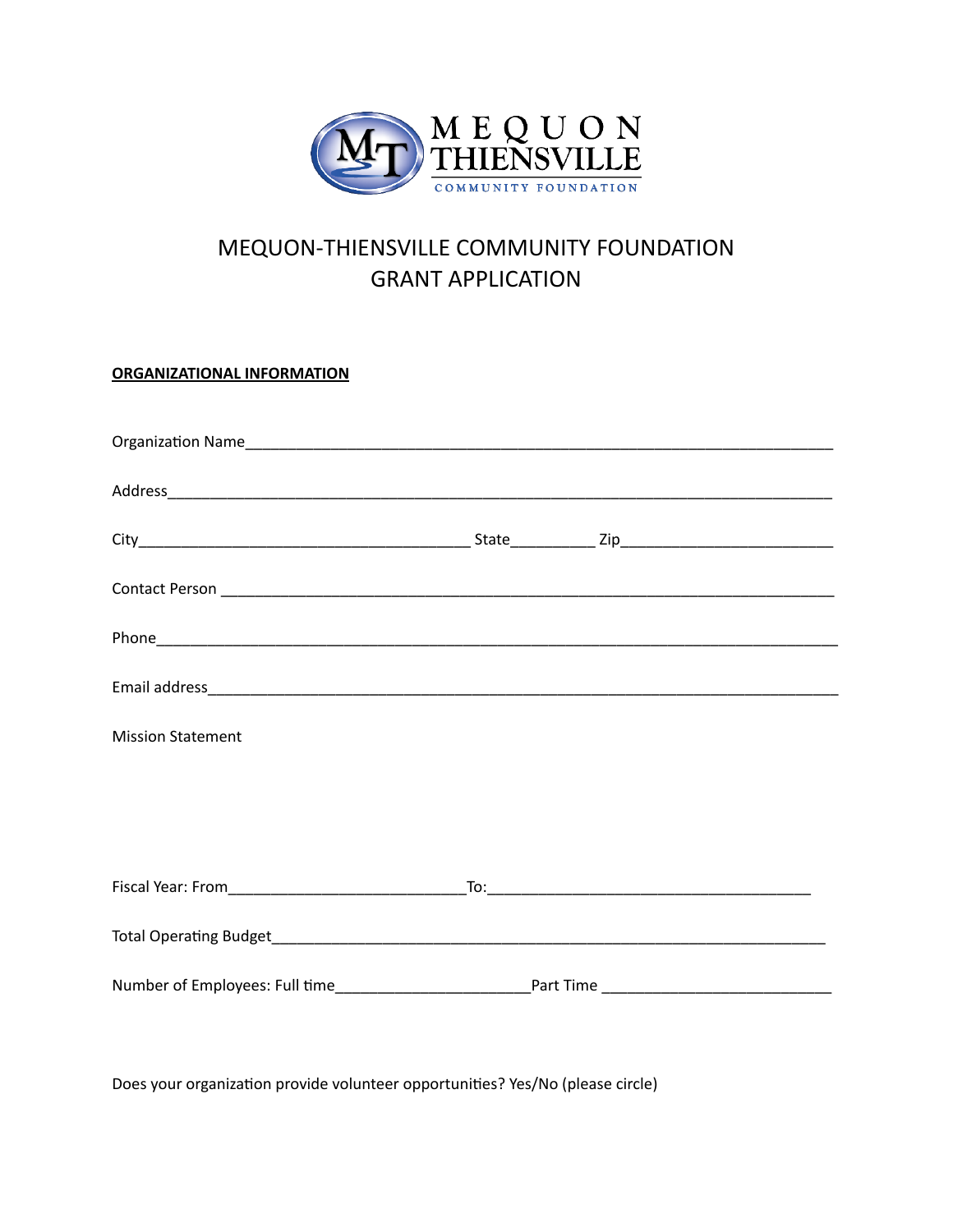| If so, how many volunteers did you have last year?                                                |
|---------------------------------------------------------------------------------------------------|
| Number of Individuals Served by Organization                                                      |
| Has this request been authorized by the organization's governing board? Yes or No (please circle) |
| If yes, when?                                                                                     |

Has your governing board approved a policy of non-discrimination with regard to age, race, religion, sex or national origin? Yes or No (please circle) If yes, when?

## **PROJECT DETAILS**

What are the start/end dates of your project? From:\_\_\_\_\_\_\_\_\_\_\_\_\_\_\_\_\_\_\_\_\_\_To:\_\_\_\_\_\_\_\_\_\_\_\_\_\_\_\_\_\_

How many individuals will benefit from your project?\_\_\_\_\_\_\_\_\_\_\_\_\_\_\_\_\_\_\_\_\_\_\_\_\_\_\_\_\_\_\_\_\_\_\_\_\_\_\_\_\_\_

Please provide a concise  $3 - 5$  sentence description of your project:

How does your project align with the mission of the Mequon-Thiensville Community Foundation? 3 – 5 sentences [or how does this project improve the lives of the residents of Mequon and Thiensville?]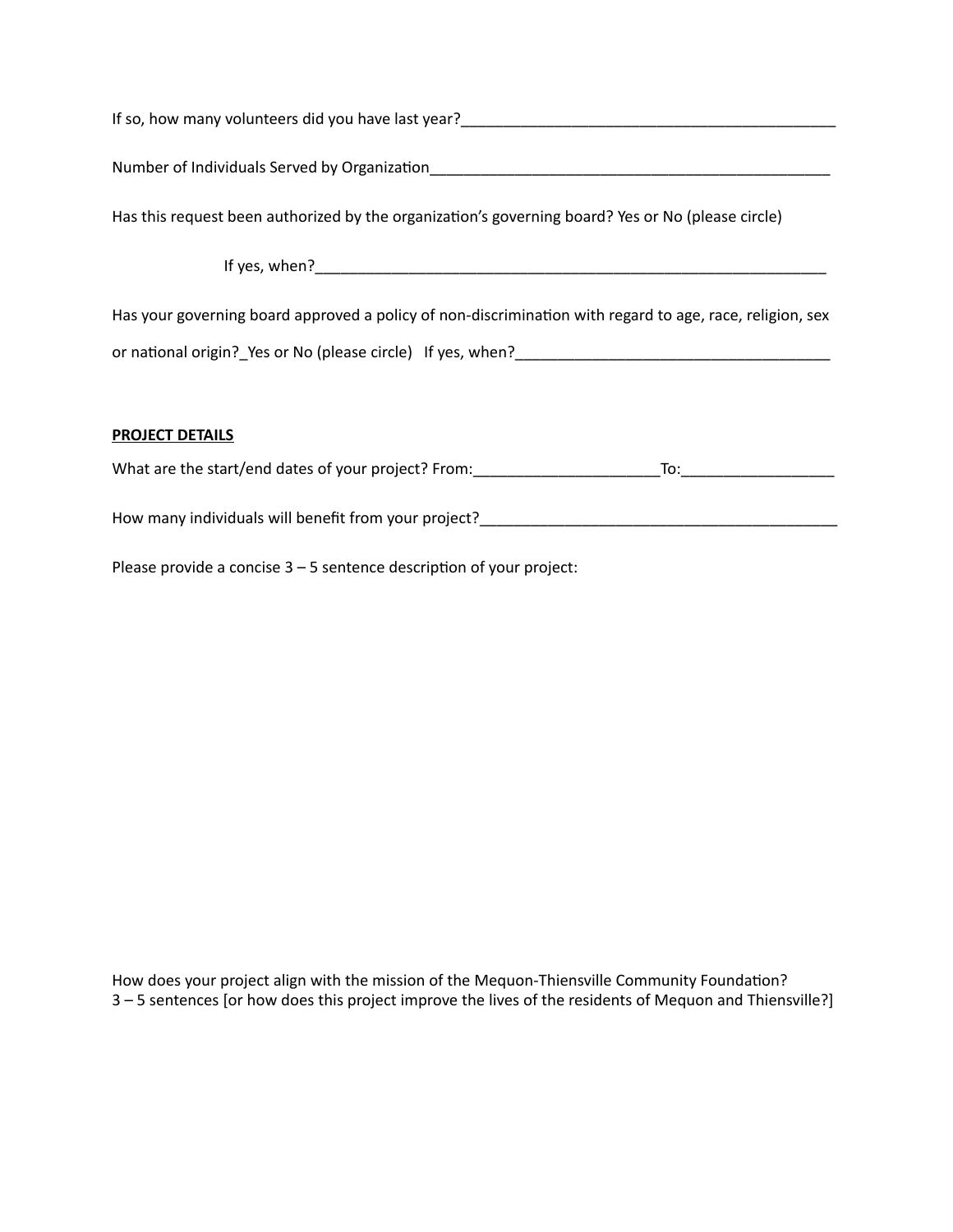## **FUNDING**

| Total project budget? |  |
|-----------------------|--|
|                       |  |

Amount requested from -Thiensville Community Foundation? \_\_\_\_\_\_\_\_\_\_\_\_\_\_\_\_\_\_\_\_\_\_\_\_\_\_\_\_\_\_\_\_\_

If you don't receive the full funding requested from MTCF, how will the project be impacted? 2 – 3

sentences.

Please identify the project's other funding sources. Please indicate the amount requested from each and if funding is pending, has been received, or was denied.

If funding is received from the Mequon-Thiensville Community Foundation, how will the grant be recognized?